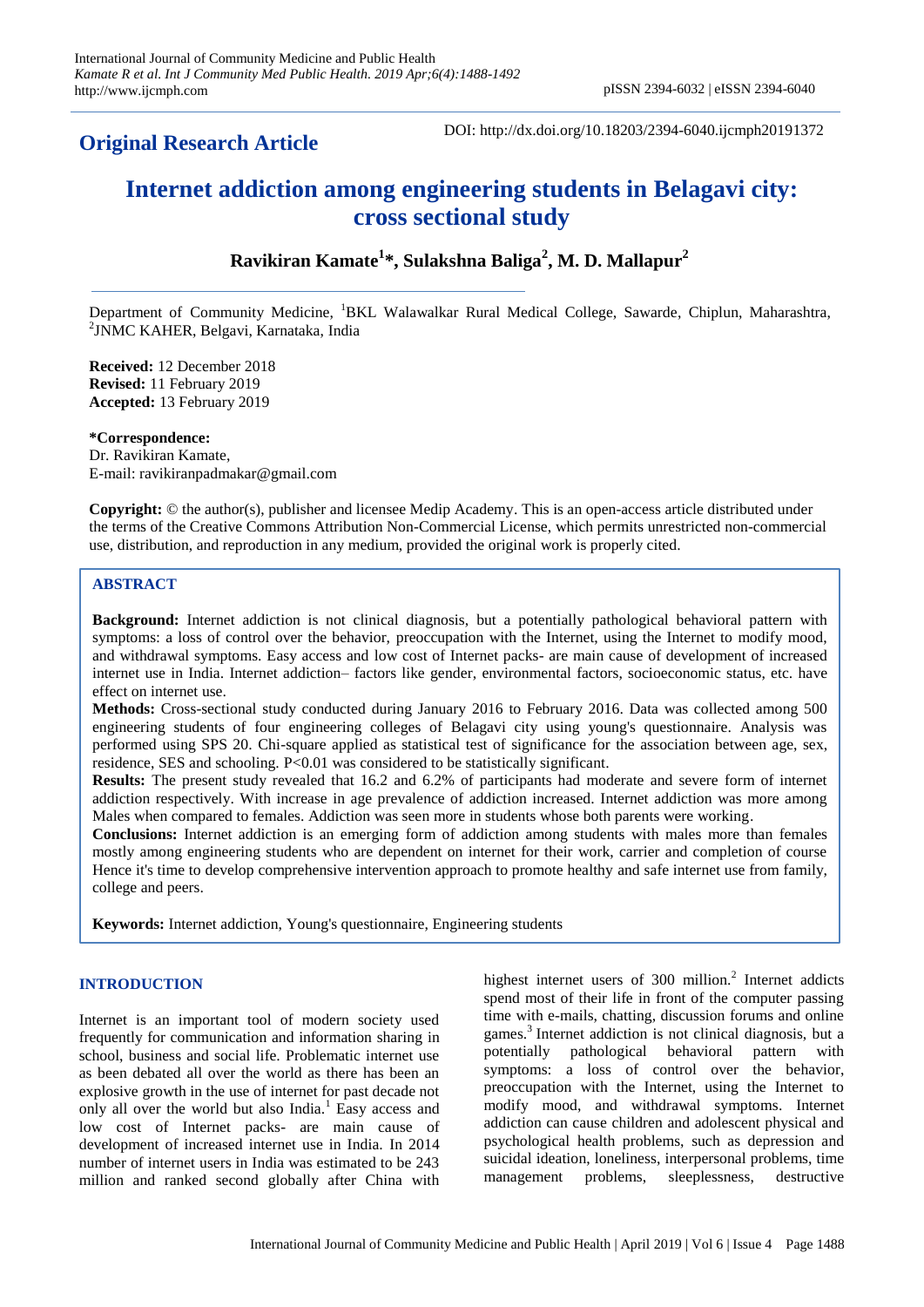lifestyles and poor dietary behaviors and the increase of blood lead concentration.<sup>4</sup>

The term "addiction" has generally been associated with substance but excessive dependence and addictive pattern has led to emergence of word internet addiction. Several risk factors have been identified as determinants of internet addiction including: being male, living in metropolitan areas, not living with biological parents, low parental involvement, parental unemployment, low educational level of parents, being so young when using internet for the first time, overusing of social and game network sites. Hence internet addiction is a new and attractive subject considered as a behavior-based addiction in recent years.<sup>5</sup>

#### *Objectives*

The objective of this study was to know the prevalence of Internet addiction and study risk factors of internet addiction among engineering students of Belagavi city.

#### **METHODS**

*Sample size:* Calculated using formula:

 $n=Z2pq/d^2$ 

(where Z=1.96 at 95%confidence; p=prevalence of internet addiction;  $q=1-p$ ;  $d=$  absolute allowable error).

For this study maximum variability was assumed with  $p=0.5$ ;  $q=0.5$ ;  $d=10%$  of p and sample of 486 was obtained where in round sample of 500 was taken.

#### *Source of data*

Five hundred engineering students of two engineering collages of Belagavi city, Karnataka were taken.

#### *Study design*

This study is a community based cross sectional study.

#### *Study period*

The study was conducted between January 2016 and February 2016.

#### *Inclusion criteria*

All the students who were taken admission and were studying in the respective collage and who gave informed consent were included in the study.

#### *Exclusion criteria*

Students who refused to give informed consent and students who were absent during the period of excluded.

Ethical approval was taken from ethical committee.

#### *Study instrument*

- Pretested & predesigned questionnaire
- Young's questionnaire $11$

#### *Study variables*

Age, sex, religion, area of residence, socioeconomic status, etc.

#### *Sampling method*

Simple random sampling method was used in the study.

#### *Statistical analysis*

Statistical analysis was done using Microsoft excel worksheet 2013 and SPSS version 20. Chi-square test was used for analyzing variables. P<0.01 was considered as significant.

#### **RESULTS**

In the present study, the prevalence of internet addiction was found to be 61% (Figure 1).



**Figure 1: Prevalence of internet addiction.**



## **Figure 2: Distribution of students according to type of addiction.**

In this study, mild form of internet addiction was highest (44.6%), followed by moderate form of addiction  $(16.2\%)$  and least  $(0.6\%)$  use was seen with severe form of internet addiction (Figure 2).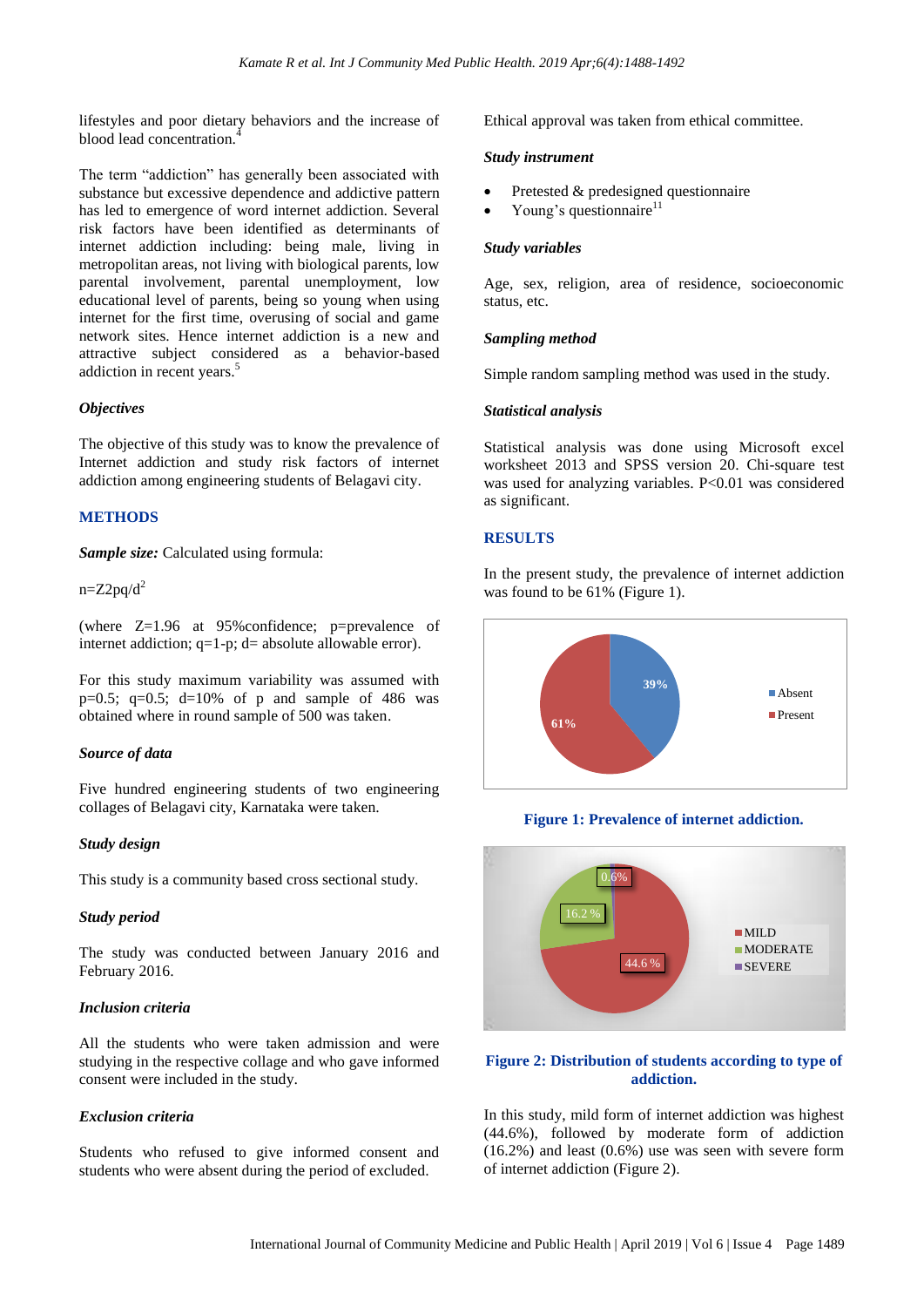# **Table 1: Sociodemographic profile.**

| Sociodemographic      |                | N(%)       |
|-----------------------|----------------|------------|
| Age (years)           | < 18           | 42(8.4)    |
|                       | $19 - 22$      | 401(80.2)  |
|                       | $>23$          | 57(11.4)   |
| <b>Sex</b>            | Male           | 284 (56.8) |
|                       | Female         | 216(43.2)  |
| <b>Residence</b>      | Rural          | 330 (66)   |
|                       | Urban          | 170(34)    |
| <b>Religion</b>       | Hindu          | 432 (86.4) |
|                       | Muslim         | 27(5.4)    |
|                       | Christian      | 41 $(8.2)$ |
| Socioeconomic -status | 1              | 124(24.8)  |
|                       | $\overline{c}$ | 146 (29.2) |
|                       | $\overline{3}$ | 112(22.4)  |
|                       | $\overline{4}$ | 49 $(9.8)$ |
|                       | 5              | 69 (13.8)  |
| <b>Schooling</b>      | English        | 263(52.6)  |
|                       | Kannada        | 205(41)    |
|                       | Marathi        | 32(6.4)    |

# **Table 2: Patterns of internet use.**

|                                                     |                          | Prevalence (%) |  |
|-----------------------------------------------------|--------------------------|----------------|--|
| Own computer                                        | Yes                      | 320 (64.0)     |  |
|                                                     | N <sub>o</sub>           | 180 (36.0)     |  |
|                                                     | Internet cafe            | 59 (32)        |  |
| If no computer, place of use of internet            | Mobile                   | 90(51)         |  |
|                                                     | Friends computer         | 21(12)         |  |
|                                                     | Others                   | 10(5)          |  |
| Use of internet before                              | Yes                      | 459 (91.8)     |  |
|                                                     | N <sub>o</sub>           | 41 $(9.2)$     |  |
| Age of onset of use of internet (years)             | $\leq$ 12                | 48 (10.2)      |  |
|                                                     | $13-16$                  | 206 (44.8)     |  |
|                                                     | 17-22                    | 205(44)        |  |
|                                                     | Computer                 | 70(14)         |  |
|                                                     | Mobile                   | 391 (78.2)     |  |
| Most common use of internet device                  | Tablet                   | 13(2.6)        |  |
|                                                     | Laptop                   | 26(6.2)        |  |
|                                                     | Wi-fi                    | 151 (28.2)     |  |
| Mode of access of internet                          | <b>Broadband</b>         | 19(3.8)        |  |
|                                                     | Data card                | 39(5.8)        |  |
|                                                     | Mobile internet          | 291 (62)       |  |
|                                                     | $\geq 5$                 | 80(16)         |  |
| Average use of internet (in hours)                  | $3 - 5$                  | 80(16)         |  |
|                                                     | $2 - 3$                  | 134 (26.8)     |  |
|                                                     | $\leq$ 2                 | 206(41.2)      |  |
|                                                     | No preferred website     | 120(24)        |  |
|                                                     | Chatting                 | 92 (18.4)      |  |
|                                                     | General site (wikipedia) | 127(25.4)      |  |
| <b>Preferred website</b>                            | Social networking        | 107(21.4)      |  |
|                                                     | Games                    | 11(2.2)        |  |
|                                                     | Others                   | 43(8.6)        |  |
| Do they feel use of internet helps in getting marks | Yes                      | 368 (73.6)     |  |
|                                                     | No                       | 132(26.4)      |  |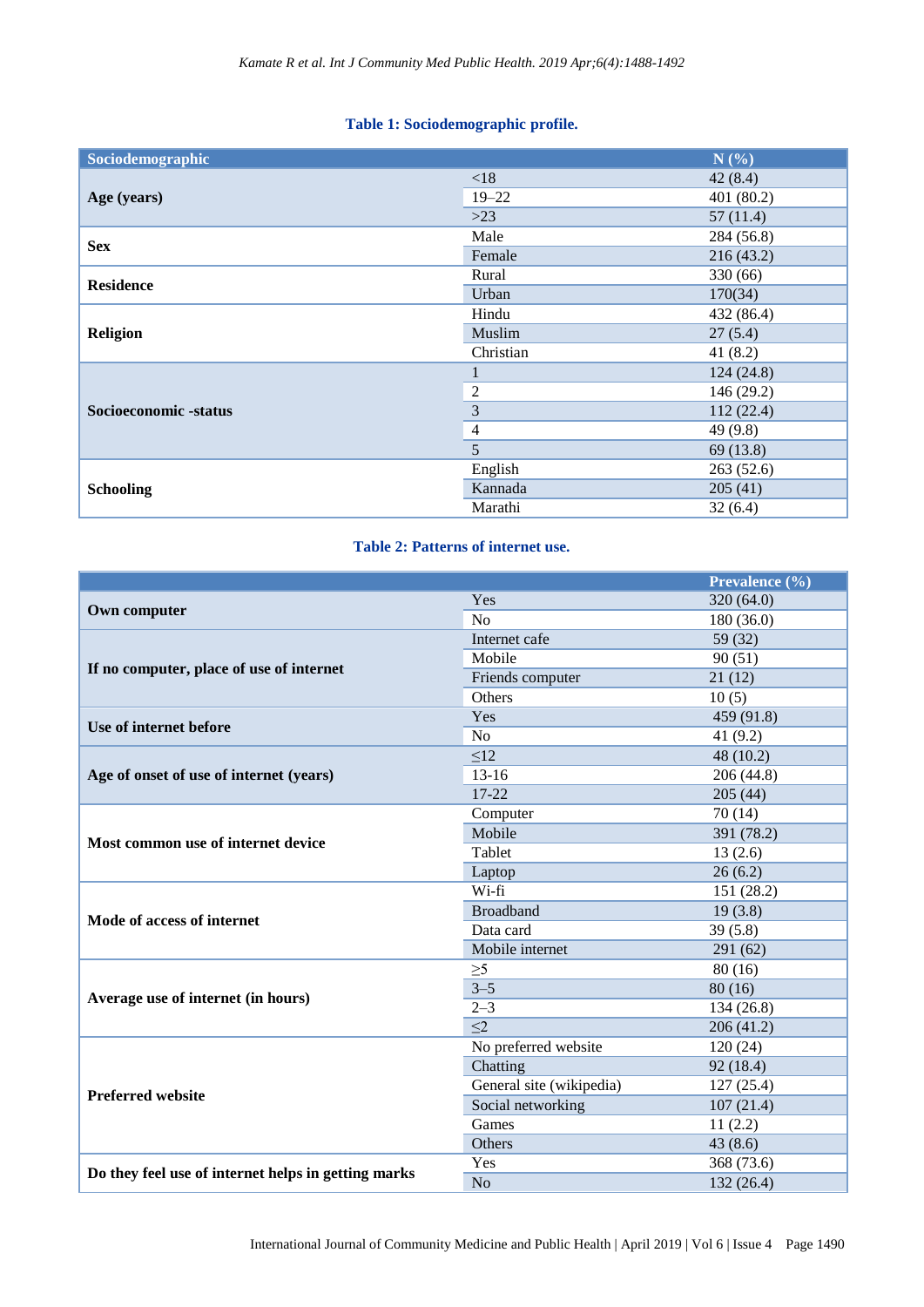|                                        |                      | <b>No addiction</b><br>(%) | <b>Mild addiction</b><br>$($ %) | <b>Moderate and severe</b><br>addiction $(\% )$ | P value |
|----------------------------------------|----------------------|----------------------------|---------------------------------|-------------------------------------------------|---------|
| Age (years)                            | < 18                 | 20(47.6)                   | 14(33.4)                        | 8.9(19)                                         | 0.004   |
|                                        | $19 - 22$            | 157 (39.2)                 | 187(46.6)                       | 57 (14.2)                                       |         |
|                                        | >23                  | 16(28.1)                   | 22(38.6)                        | 19(33.3)                                        |         |
| <b>Sex</b>                             | Male                 | 89 (31.3)                  | 128(45.1)                       | 67(23.6)                                        | 0.001   |
|                                        | Female               | 104(48.1)                  | 95 (44)                         | 17(7.9)                                         |         |
| Father<br>education                    | Primary              | 25(37.9)                   | 28 (42.4)                       | 13(19.7)                                        | 0.003   |
|                                        | Secondary            | 34(46.6)                   | 29(39.7)                        | 10(13.7)                                        |         |
|                                        | Post secondary (PUC) | 45(52.9)                   | 34 (40)                         | 8(7.1)                                          |         |
|                                        | Degree               | 71(29.6)                   | 121(50.4)                       | 48 (20)                                         |         |
|                                        | Post degree          | 180 (50)                   | 11(30.6)                        | 7(19.4)                                         |         |
| <b>Working</b><br>status of<br>parents | Father               | 151 (39.2)                 | 177(46)                         | 57(14.8)                                        | 0.06    |
|                                        | Mother               | 13 (54.2)                  | 9(37.5)                         | 2(8.3)                                          |         |
|                                        | <b>Both</b>          | 21(33.3)                   | 24(38.1)                        | 18(28.6)                                        |         |
|                                        | Others               | 8(28.6)                    | 13 (46.4)                       | 7(25)                                           |         |

#### **Table 3: Association of factors associated with internet use.**

Socio demographic characteristics of the study participants and pattern of internet use presented in Table 1 and Table 2. The direct correlation of internet use with factors has been depicted in Table 3.

#### **DISCUSSION**

In the present study the term internet addiction has been used many times and has been described as an emerging psychiatric disorder but many health practitioners and researchers are uncertain if it should be considered as a true legitimate mental disorder. $6$  It is synonymous to problematic Internet use (PIU), resembles the DSM-IV definition of impulse control disorder or pathological gambling other various names associated with Internet addiction include cyberspace/online/net addiction, high Internet dependency, Internet addicted disorder, pathological internet use, problematic internet use, excessive internet use, and compulsive internet use.<sup>7</sup>

In the current study prevalence of internet addiction was found to be 61% and in 39% not associated with internet addiction. In contrary studies show that the prevalence of internet addiction varies between 2.4 and 18.8%. This rate is reported to vary between 0 and 26.3% in the USA and 4.4 and 13.5% in the European Union. $3 \text{ A study}$ conducted in Mumbai, India shows prevalence of 0.7%.<sup>8</sup> In our study prevalence was found to be higher which could be due to early onset of use of internet, easy availability of mobile and cheap internet packs.

A study conducted in Jabalpur city, Madhya Pradesh in age group of 15-25 years showed males were more addicted than females which was almost similar to our study among males 68.7% were found to be addicted and 52% of females were found to be addicted. 9 Similarly a study conducted on internet addiction reveled 50% increased odds for males to be addicted to the Internet  $(OR=1.5, 95\% \quad CI=1.1-2.2)$  when compared with females.<sup>10</sup>

Of the 500 students, 223 (44.6%) were revealed to have mild internet addiction, 81 (16.2%) moderate internet addiction and 3 (0.6%) severe internet addiction which was almost similar to study conducted in Jabalpur Madhya Pradesh.<sup>9</sup>

In our study there was significant correlation between age and internet addiction i.e. prevalence in less than 18 years was 42 (52.3%), between 19 to 22 years internet addiction was 401 (60.8%) and age above 23 years addiction prevalence was  $57$  (71.9%). This finding was similar to study conducted among adolescents in China.<sup>12</sup>

Other factors associated with pattern of internet use was assessed in our study which were – own a computer, age of onset of use of internet, most common use of internet device, average use of internet, preferred website.

#### **CONCLUSION**

16.2 and 6.2% of participants had moderate and severe form of internet addiction respectively. With increase in age prevalence of addiction increased. Internet addiction was more among males when compared to females. Addiction was seen more in students whose both parents were working. Risk factors such as age, sex, working status of parents and father's education were found to be statistically significant.

#### *Recommendations*

Looking at brighter side it would be impossible for engineering students to complete their course, work and carrier information without the help of electronic resources. But the problem of internet addiction among these students should gain attention and it's time to develop comprehensive intervention approach to promote healthy and safe internet use. Hence the present has a number of implications specially in terms of prevention